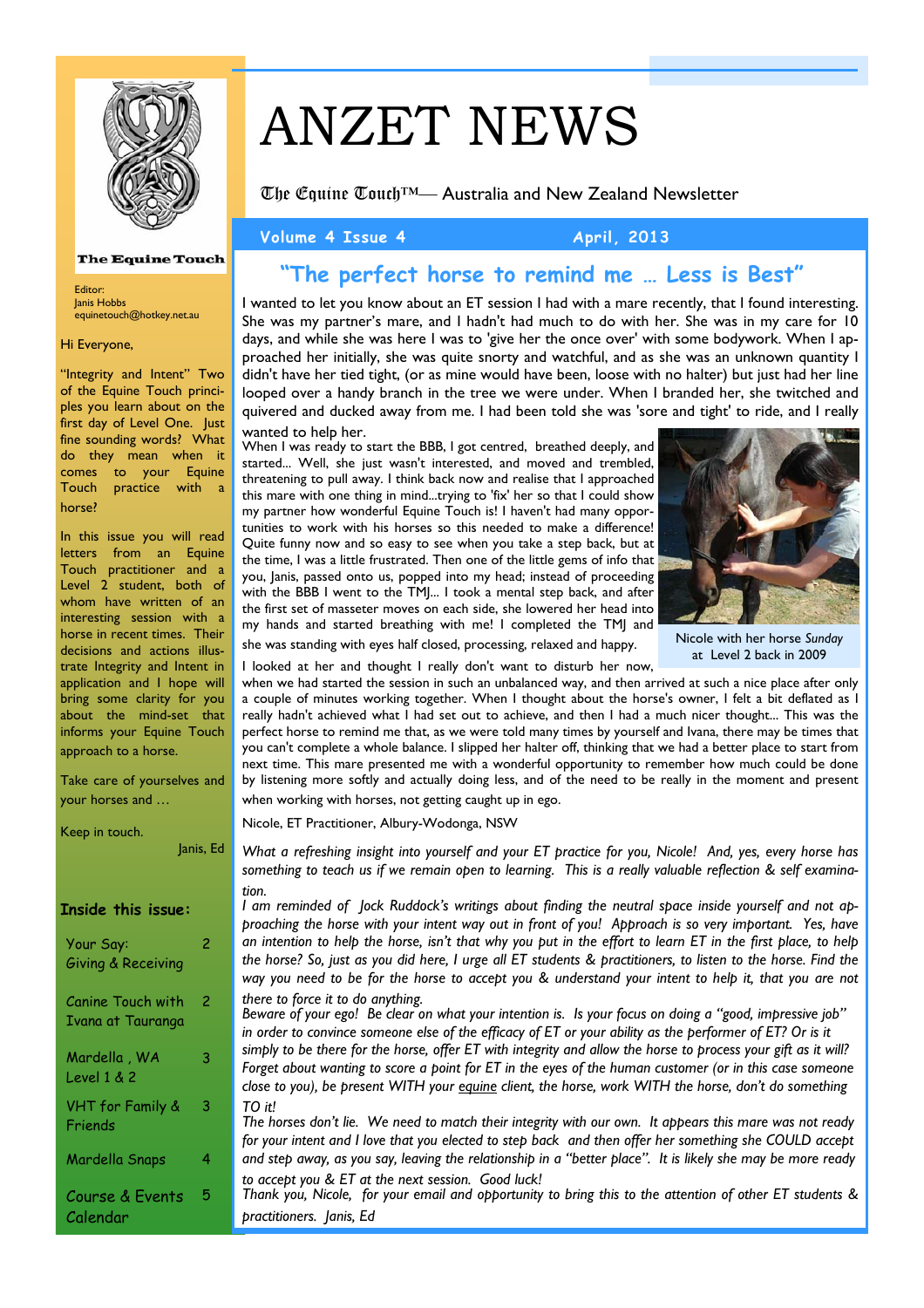## **Page 2 The Equine Touch™— Australia and New Zealand Newsletter**

# **Your Say: Giving and Receiving**

*Elizabeth Denniss is a Level 2 Equine Touch student from Bridgewater, WA* 

It's human nature to want to feel good about ourselves, especially when we are giving to others or doing something to help. I wanted to share an encounter I experienced which really got me thinking about giving and receiving.



While in Victoria recently I was privileged to meet up with a special horse called *Chief*. I had briefly met *Chief* twelve months earlier. *Chief* has a checkered and in part unknown history and now lives at Tooradin Estate with Sally Francis and, like many of the horses there, spends his time enjoying simply being a horse and helping with Equine Touch and other training clinics.

We enjoyed a lovely afternoon ride together and when we returned I asked Sally, and *Chief*, if it would be okay to give *Chief* some body work. All parties consented and once unsaddled and lightly brushed down I started the session. I wanted to give *Chief* an ET Basic Body Balance and then address a number of specific areas, however once I started the session I knew that what I wanted actually wasn't what *Chief* wanted.

I stopped the session and went off to get an array of brushes and proceeded to groom him extensively for a considerable period of time. I had the sense that *Chief* is not a horse who has received from pure intent a great deal during his life time. He taught me a lesson about assessing my intent in giving, which was profound. In one level I wanted to give something to *Chief*; on closer analysis I wanted to give it my way! *Chief* gently reminded me that if I consciously choose to give, I need to do so without any selfish underlying motivation, such as doing what made me feel good. Instead I chose to give by doing entirely what made *Chief* feel good, and this particular day it was a long grooming session, a basic body balance and no areas of concern - thank you very much!

*Thank you for your contribution, Elizabeth. Another lovely example of really considering the horse rather than just doing what you wanted or thought ought to be done. Janis, Ed* 

# **NZ News Canine Touch at Tauranga, Nth Island, NZ**



April, 2013: - The first "socialization" of the dogs at the Canine Touch Level 1 course at Tauranga, Nth Island (at ET Instructor, Denyse Cambie's place)

Recently I participated in the Canine Touch Level One course instructed by Ivana Ruddock and thoroughly enjoyed every part of it. Ivana is an amazing instructor and her passion shows though in her teaching making it very easy to understand what we are trying to achieve with Canine Touch. It was a great weekend with a variety of different breeds and ages including a gorgeous Toodle, teams of Huskies, a GSP X, two Rottweilers and Ivana's faithful little *Jack*. My Rottweiler puppy was far more interested in playing and thought that was why all the dogs were there, to play with him! I also took my other old boy to work on, he is a Smithfield and approximately 14 years old. Age is getting the better of him and I could tell that even with the small amount I was doing, he was enjoying it. Learning on the different breeds and ages was highly beneficial and it gave us more experience, as we had to learn to adjust our work around the individual dogs. highly recommend Canine Touch to anyone wanting to give their own dog, or someone else's, a gift.

Hannah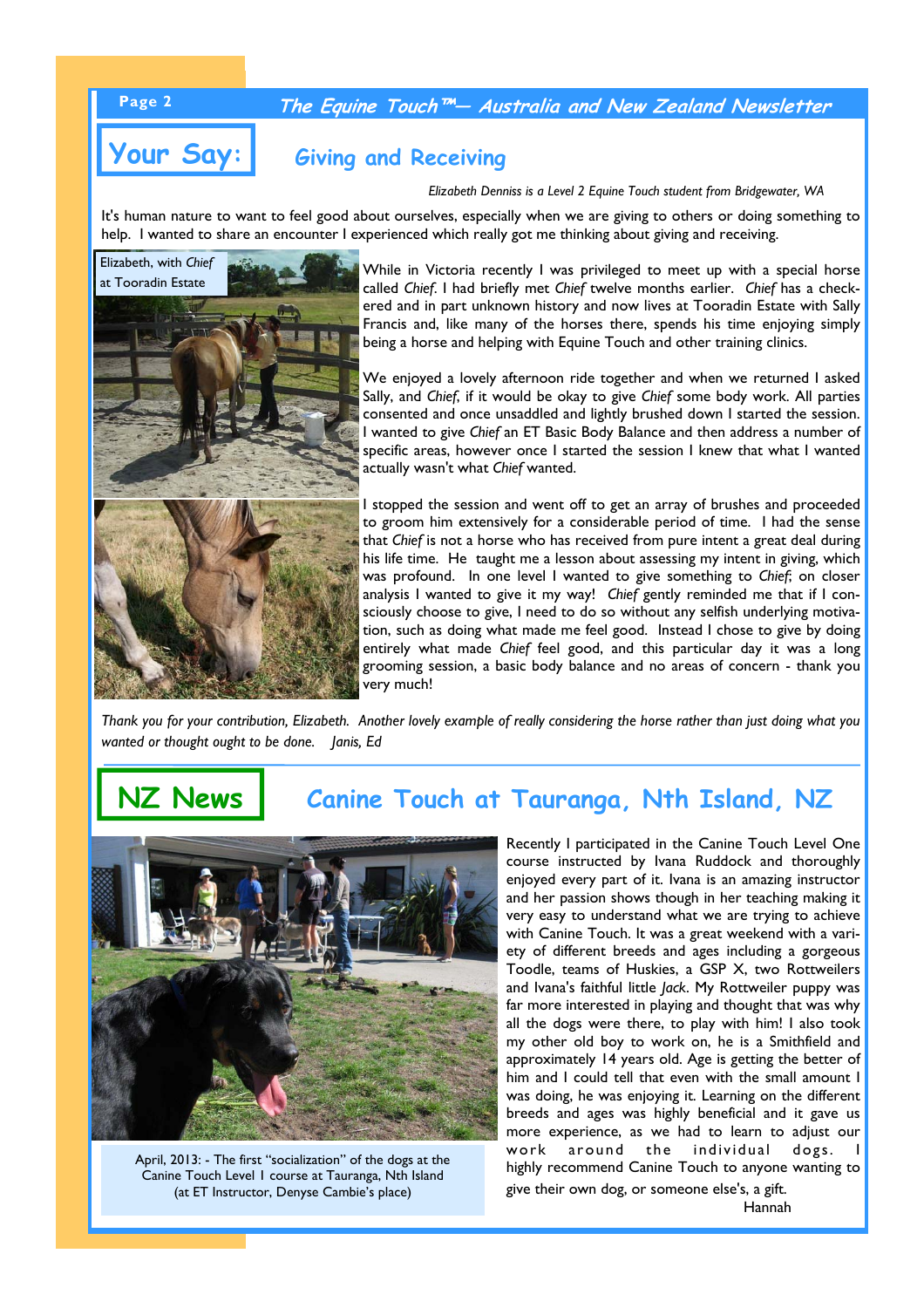### **Embarking on a fascinating journey with ET at Mardella Your Say:**

### *Level 1 & 2 Ins: Janis Hobbs*

Consulting an Equine Touch practitioner is one of a plethora of options facing the owner of a horse which is exhibiting symptoms of discomfort. When my generally sweet-natured cob gelding started threatening to bite me as I groomed his chest and girth area, it was clear that I needed help, but where best to find it? It was quite by chance that, through a Facebook connection, I heard of Debbie Pollard (Equine Touch Practitioner) and discovered the magic that she could perform with what looked like a series of ridiculously subtle moves of her fingers and thumbs interspersed with short breaks of doing absolutely nothing. (Forgive my dismissive attitude, but I come from a long line of no nonsense, traditional, conventional types. Alternative is definitely *not* my middle name).

To cut a long story short, ever since then I have called on Debbie whenever my pony is sore. She has been most generous with advice and soon began urging me to learn how to treat my own horse. I protested that I do not have good feel or coordination, but she began using words like 'intent' and 'integrity' and assured me that she had started out with a similar view of her own skills.

I now know that it was part of Jock and Ivana Ruddock's mission to teach all owners how to care for their horses through maintaining correct body balance. They would have approved of Debbie's encouragment! I have been introduced to the meaning of Accuracy, Integrity and Intent as applied to this form of equine management. Thanks to Janis Hobbs, I have embarked on what promises to be a challenging but fascinating journey attempting to master the principles, techniques and 'choreography' of the Equine Touch.

On April  $12<sup>th</sup>$  an enthusiastic group of seven Level 1 students received a warm welcome from Megan, (who so generously opened her Mardella home and property to us), Janis, (our instructor), and Debbie, (her assistant). Janis began with introductions, went on to explain the origins and principles of ET and demonstrated the 'moves'. Following this, we had an opportunity to experiment with the moves on a human partner. Coordinating and correctly using hands, breathing and body movement was tricky… and that was *after* trying to identify the exact area to perform the move and remember the sequence of moves!

In the afternoon we had our first opportunity to apply all of this to a group of long-suffering, very tolerant horses. We worked in pairs. There was an atmosphere of intense concentration and cooperation as students tried to apply what they had learnt, prompting each other with the help of their manual. At the end of the day, everyone went home with homework to do – the manual to re-read and an excellent DVD of Jock Ruddock demonstrating his techniques. A truly exhausting day!

The following day, we were joined by some Level 2 students with interesting insights to share. Janis revisited the work of the previous day and then moved on to new learning. Janis had told us that she came to ET as an already qualified teacher and this was very apparent: she has an excellent understanding of the educational process as well as a good awareness of the emotional responses of her students. The course itself is extremely well structured to promote understanding and facilitate practice. In addition, Janis allows ample opportunity for asking questions, responds clearly and honestly, recaps frequently, and allows for the fact that people have different ways of learning. I found the 3-day course quite demanding and at times I wondered if I would ever get the hang of it all. However, Janis, her helpers and the other students were all very supportive and I had the feeling that 'integrity' and 'intent' were playing a part in our relationships with each other as much as with the horses.

Now it is down to the students to keep reviewing the material and practising to develop their skills and maintain their confidence. Janis impressed upon us that she is always happy to answer questions by email and there are plans for us to gather at Megan's from time to time, with the assistance of Debbie, to review our learning. I am sure all this support will prove invaluable and am looking forward to becoming sufficiently proficient to help my horses and keep them in tip-top health. Thank you to you, Janis, and to everyone else for your help in setting me off on this journey.

Jenny, Level 1— April 2013.

*You are most welcome, Jenny. Thanks for your contribution. Janis, Ed* 

# **VHT for Family & Friends Mardella, WA 16 April, 2013 Ins: Janis Hobbs**

A handful of the Mardella Level 1 & 2 ET course participants came back for one more day to extend their knowledge of Jock Ruddock's work with VHT\* For Family & Friends. Already having a grounding in the theory & basic moves ET students can complete this course in one day. For those new to Jock's work it is a 2 day course. Everyone appreciated the opportunity for lots of practice and completed the day relaxed and with growing confidence.

*Student comments:-* 

"Another awesome course!"

"It gave me a chance to refine my technique from the Equine Touch course and

understand more about how the technique feels for a recipient." "I loved being the guinea pig!"

"I will definitely be encouraging my husband to do this VHT for Family & Friends course!!! Then he can work on me!"

Stay tuned! More VHT for Family & Friends course dates to be announced soon. *\* VHT = Vibromuscular Harmonisation Technique, Jock Ruddock's human bodywork from which he developed The Equine Touch.*